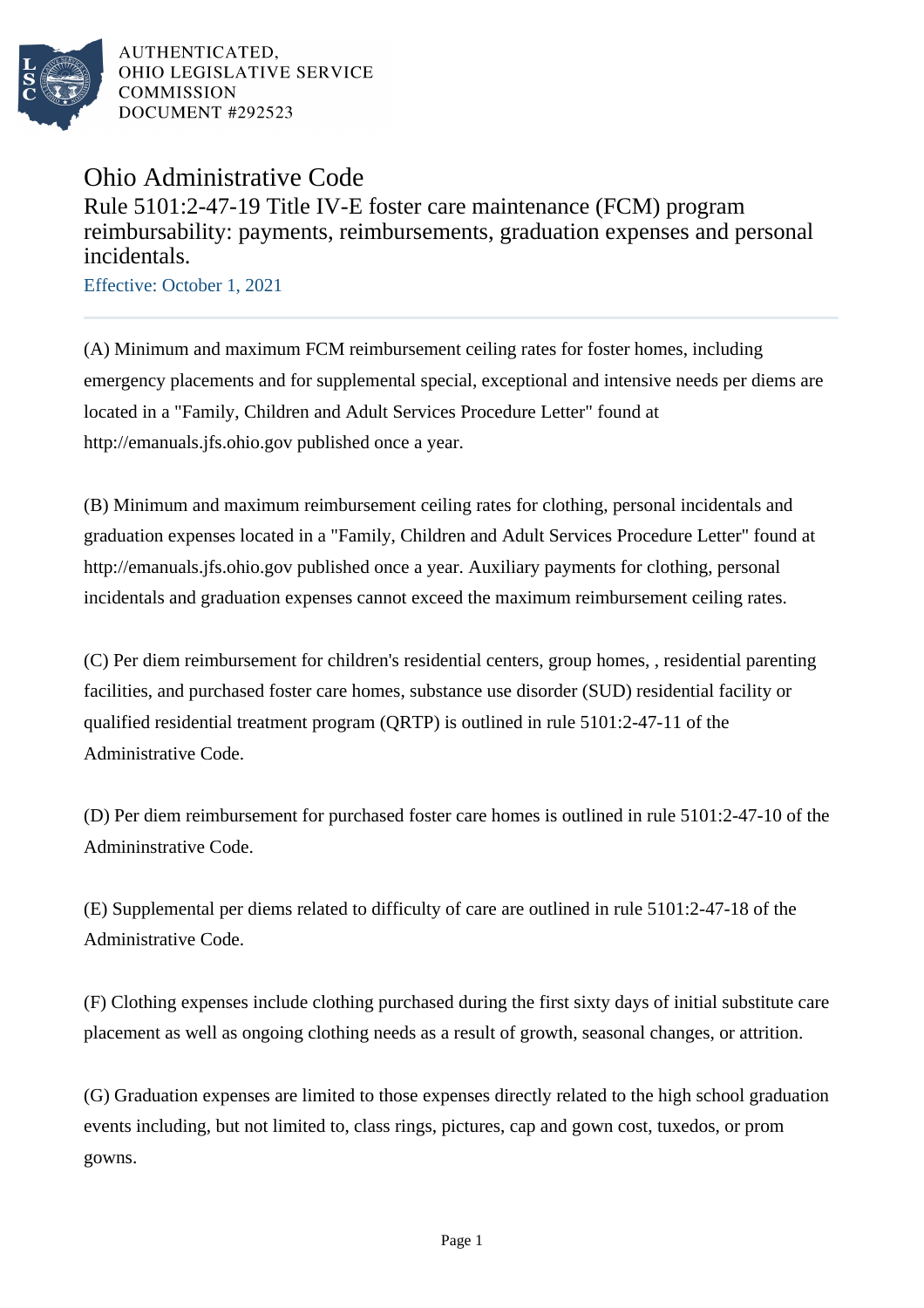

AUTHENTICATED. OHIO LEGISLATIVE SERVICE **COMMISSION** DOCUMENT #292523

- (H) Personal incidentals include, but are not limited to:
- (1) Items related to personal hygiene.
- (2) Cosmetics.
- (3) Over-the-counter medications.
- (4) Special dietary foods.
- (5) Infant and toddler supplies (e.g., high chairs, diapers).
- (6) Fees related to activities (e.g., boy/girl scouts, camp, sports, school trips).
- (7) Special lessons (e.g., horseback riding, sports, music).
- (8) Graduation fees (high school only).

(I) Payments for clothing, graduation expenses or personal incidentals made by the Title IV-E agency to the substitute care provider providing children's residential center, group home, residential parenting facility or a QRTP services may be included in the per diem payment as agreed upon in accordance with rule 5101:2-47-23.1 of the Administrative Code. The Title IV-E FCM reimbursement for a child, including the maintenance payment, clothing, graduation expenses and personal incidentals shall not exceed the current per diem reimbursement ceiling established for the substitute care provider from the single cost report filed in accordance with rule 5101:2-47-26.2 of the Administrative Code.

(J) Reimbursements made under this rule shall be claimed pursuant to rule 5101:2-47-15 of the Administrative Code and reimbursed at the same rate as Title IV-E FCM reimbursements provided such payments are equally available to a non-Title IV-E child as well as to a Title IV-E child. Reimbursements may be authorized for each child for whom Title IV-E FCM reimbursements are being made.